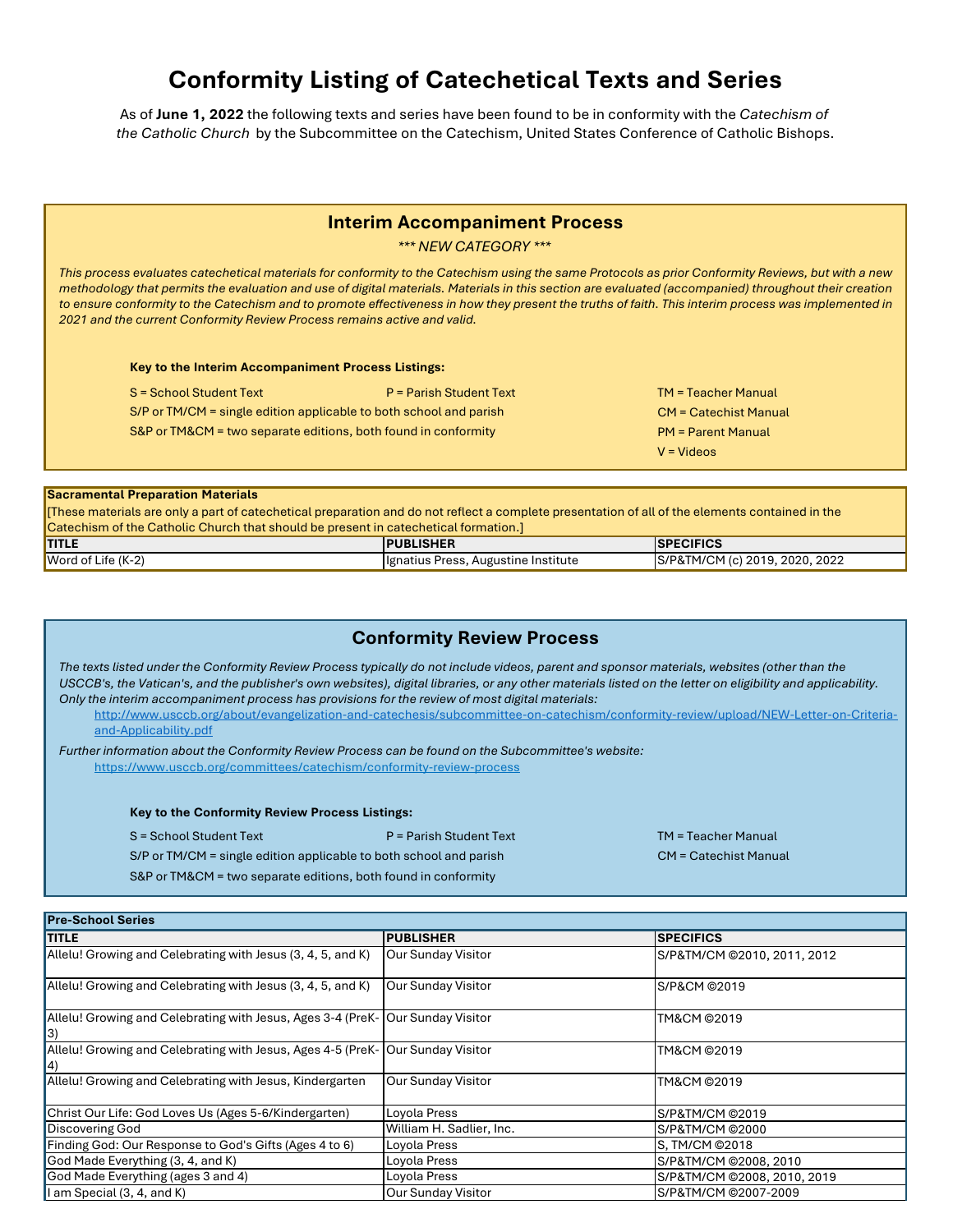| Pflaum Gospel Weeklies: What the Church Believes and                | Pflaum Publishing Group                                | S/P, TM @2010, @2018            |
|---------------------------------------------------------------------|--------------------------------------------------------|---------------------------------|
| Teaches (Student Handbook) (3,4)                                    |                                                        |                                 |
| <b>Questions for God</b>                                            | <b>VirTru Powers</b>                                   | S/P @2007                       |
| Stories of God's Love (3,4, 5, and K)                               | <b>RCL Benziger</b>                                    | S/P&TM/CM @2009, 2011           |
|                                                                     |                                                        |                                 |
| <b>Elementary Series: School and Parish</b>                         |                                                        |                                 |
| <b>TITLE</b>                                                        | <b>PUBLISHER</b>                                       | <b>SPECIFICS</b>                |
| Adventure Catechism Series (K-8)                                    | Adventure Catechism Media                              | S/P © 2021                      |
| Alive In Christ                                                     | Our Sunday Visitor                                     | S&TM/P&CM © 2014                |
| Alive In Christ (7-8)                                               | Our Sunday Visitor                                     | S&TM/P&CM @ 2014                |
| Alive In Christ Young Adolescents (7-8)                             | Our Sunday Visitor                                     | P&CM @ 2019                     |
|                                                                     |                                                        |                                 |
| The Apostolate's Family Catechism                                   | Apostolate for Family Consecration                     | S/P @2003, 2005, 2008, 2011     |
| Be My Disciples (1-6)                                               | <b>RCL Benziger</b>                                    | P&CM @ 2023, 2013; S&TM @ 2014  |
| Be My Disciples (7-8)                                               | <b>RCL Benziger</b>                                    | S&TM/P&CM                       |
| God's Promise in the Old Testament                                  |                                                        | C 2019                          |
| Christ in the New Testament                                         |                                                        | © 2014                          |
| <b>Christ Reveals God's Mystery</b>                                 |                                                        | © 2014                          |
| Christ in the Liturgy                                               |                                                        | © 2014                          |
| Life in Christ Jesus                                                |                                                        | © 2014                          |
| Blest Are We (1-6)                                                  | <b>RCL Benziger</b>                                    | S&TM @2004, P&CM @2002          |
| Blest Are We (7-8)                                                  | <b>RCL Benziger</b>                                    | S&TM @2005, P&CM @2003,         |
| Blest Are We Faith and Word Edition (1-6)                           | <b>RCL Benziger</b>                                    |                                 |
|                                                                     |                                                        | P&CM @2008, S&TM @2010          |
| Blest Are We Faith and Word Junior High (7-8)                       | <b>RCL Benziger</b>                                    | S @2010                         |
| Blest Are We Faith in Action Kindergarten                           | <b>RCL Benziger</b>                                    | S/P&TM/CM @2019                 |
| Blest Are We Faith in Action School Edition (1-8)                   | <b>RCL Benziger</b>                                    | S&TM @2018                      |
| Blest Are We Faith in Action Parish Edition (1-8)                   | <b>RCL Benziger</b>                                    | P&CM ©2019                      |
| Call to Faith (K-6)                                                 | Harcourt (OSV Curriculum)                              | S&TM/P&CM @2005, 2009           |
| Call to Faith (7-8)                                                 | Harcourt (OSV Curriculum)                              | S&TM/P&CM @2007                 |
| Call to Faith Junior High Faith Booklet Series                      | Harcourt (OSV Curriculum)                              | S/P&TM/CM @2008                 |
| The Catholic Connections for Middle Schoolers                       | Saint Mary's Press                                     | S/P ©2009, 2014 TM © 2009, 2010 |
| Christ In Us, K-6                                                   | William H. Sadlier, Inc.                               | S&TM, P&CM @2021                |
| Christ Jesus, the Way (K-6)                                         | <b>RCL Benziger</b>                                    | S&TM, P&CM ©2003                |
|                                                                     |                                                        |                                 |
| Christ Jesus, the Way (7-8)                                         | <b>RCL Benziger</b>                                    | S&TM, P&CM ©2004                |
| Christ Our Life (K-8)                                               | Loyola Press                                           | S/P&TM @97, 02, 09, CM @99, 09  |
| Christ Our Life: The New Evangelization Edition (1-8)               | Loyola Press                                           | S/P, TM&CM @2016                |
| Come Follow Me (K-8)                                                | <b>RCL Benziger</b>                                    | S/P, TM&CM ©1998                |
| Coming to Faith (K-6)                                               | William H. Sadlier, Inc.                               | S&TM @1998, P&CM @1999          |
| Coming to Faith/Keystone Edition (K-6)                              | William H. Sadlier, Inc.                               | S&TM @1998, P&CM @1999          |
| Connect! Bringing Faith to Life (6-8)                               | Saint Mary's Press                                     | S/P @2022                       |
| Consecration in Truth                                               | Apostolate for Family Consecration                     | S/P&TM/CM @2001, @2006, @ 2011  |
| Discover! Finding Faith in Life (Grades 1-5)                        | Saint Mary's Press                                     | S @ 2020/ P @ 2019              |
| Faith and Life (1-8)                                                | Ignatius Press                                         | S/P&TM @ 2002-2005,             |
| Faith and Life (1-8)                                                | Ignatius Press                                         | S/P&TM @1984-1987               |
| Faith and Witness Program (7-8)                                     | William H. Sadlier, Inc.                               | S&TM, P&CM ©1998-1999           |
| Faith First (K-6)                                                   | <b>RCL Benziger</b>                                    | S&TM, P&CM @2001, 2000          |
| Faith First (7-8)                                                   |                                                        |                                 |
|                                                                     | <b>RCL Benziger</b>                                    | S&TM, P&CM ©2001                |
| Faith First Legacy Edition Church History (7-8)                     | <b>RCL Benziger</b>                                    | S&TM @2007                      |
| Faith First Legacy Edition/Parish (K-8)                             | <b>RCL Benziger</b>                                    | P&CM @2006, S @2007             |
| Faith First Legacy Edition/School (1-8)                             | <b>RCL Benziger</b>                                    | S&TM @2007                      |
| Faith Fusion: Knowing, Loving, and Serving Christ in the            | <b>Our Sunday Visitor</b>                              | S/P&TM/CM @2016                 |
| Catholic Church (3-5)                                               |                                                        |                                 |
| Faith Fusion: Knowing, Loving, and Serving Christ in the            | Our Sunday Visitor                                     | S/P&TM/CM @2010                 |
| Catholic Church (6-8)                                               |                                                        |                                 |
| Faith of the Mountain (1-8)                                         | St. Maron's Publications                               | S&TM @2000                      |
| Faith of the Mountain (K-8)                                         | St. Maron's Publications                               | S © 2010                        |
| Family Formation Home Lessons and Classroom Lessons                 |                                                        |                                 |
| (K-6)                                                               |                                                        |                                 |
|                                                                     | <b>Family Formation</b>                                | S/CM @2019                      |
|                                                                     |                                                        |                                 |
| Finding God (7-8)                                                   | Loyola Press                                           | S/P&TM/CM @2007, @ 2014         |
| Finding God: Our Response to God's Gifts (1-6)                      | Loyola Press                                           | S&TM, P&CM ©2005, ©2013, ©2021  |
| Friends of Jesus (7-9)                                              | Legionaries of Christ                                  | S © 2003                        |
| Image of God (K-8)                                                  | Ignatius Press                                         | S&TM @1986-1993                 |
| Image of God (Pre-K-4)                                              | Ignatius Press                                         | S&TM @ 2014                     |
| Image of God Series, Grades 5-8 and Confirmation                    | Ignatius Press                                         | S/P & TM/CM @ 2019              |
| Knowing Our Catholic Faith: Beliefs and Traditions (1-8)            | Loyola Press                                           | S © 2000                        |
| One Faith, One Lord (7-8)                                           | William H. Sadlier, Inc.                               | S/P&TM/CM @2003, 2009           |
|                                                                     |                                                        |                                 |
| Our Catholic Faith (4-6)                                            | William H. Sadlier, Inc.                               | S/P&TM/CM @2009                 |
| Our Catholic Identity (1-8)                                         | <b>RCL Benziger</b>                                    | S ©1998                         |
| Pflaum Gospel Weeklies: What the Church Believes and                | <b>Pflaum Publishing Group</b>                         | S/P, TM @2010, @2018            |
| Teaches (Student Handbook) (K-8)                                    |                                                        |                                 |
| Share the Joy (K-6)                                                 | <b>RCL Benziger</b>                                    | S&TM @1997                      |
| Spirit of Truth (K-8) School Edition                                | Sophia Institute for Teachers                          | S/P @2017                       |
| Spirit of Truth (K-8) Parish Edition                                | Sophia Institute for Teachers                          | S/P @2018                       |
| St. Joseph Catechism for Young Catholics<br>This is Our Faith (K-8) | <b>Catholic Book Publishing</b><br><b>RCL Benziger</b> | S/P © 2022<br>S&TM @1998        |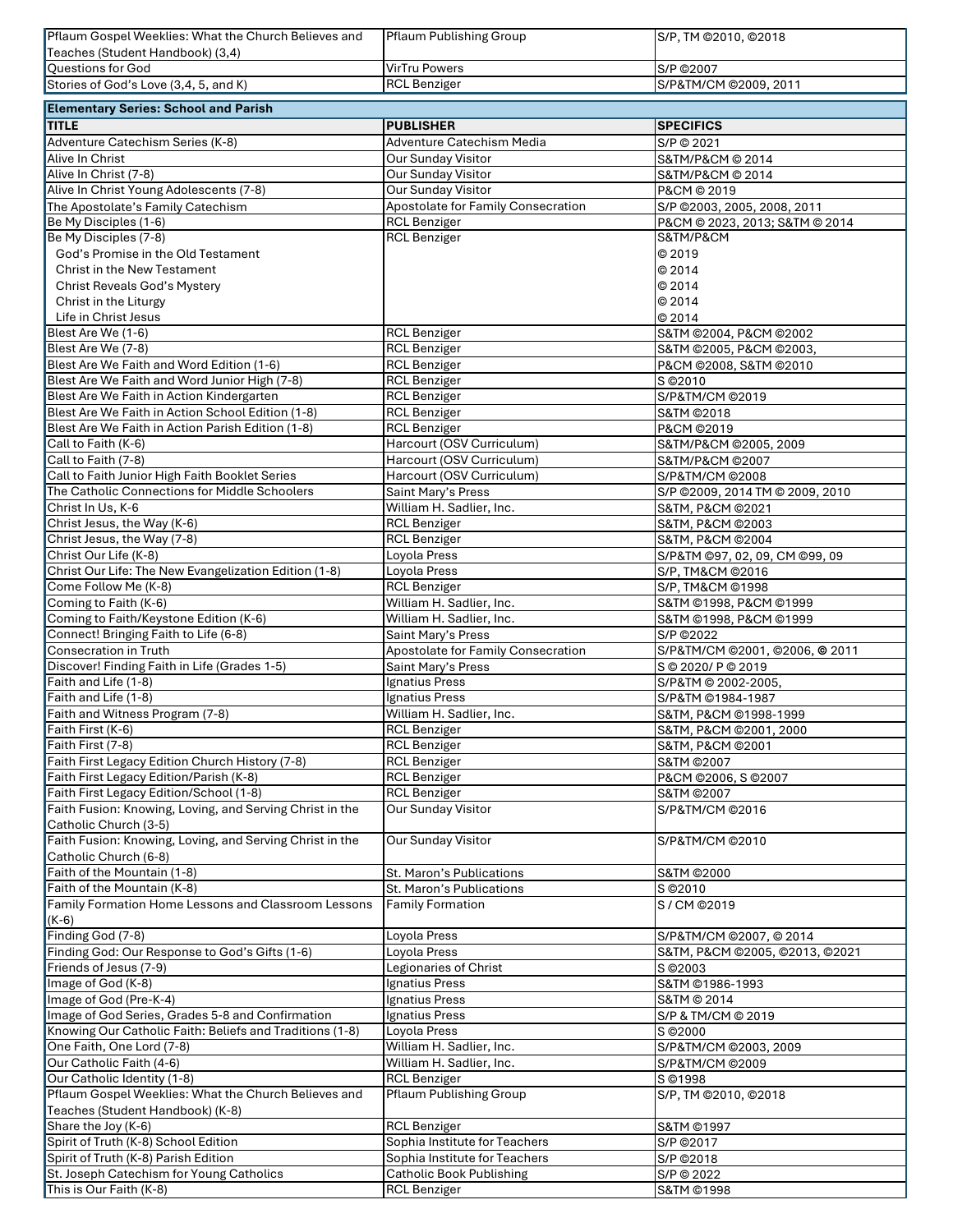| The Treasure of My Catholic Faith (1-6)    | Circle Press              | IS ©2003                     |
|--------------------------------------------|---------------------------|------------------------------|
| <b>Walking by Faith <math>(K-6)</math></b> | Harcourt (OSV Curriculum) | <b>IS/P. TM&amp;CM ©1999</b> |
| $I$ We Believe $(K-6)$                     | William H. Sadlier, Inc.  | IS&TM. P&CM ©2004. 2011      |
| We Believe, Catholic Identity Editon       | William H. Sadlier, Inc.  | S/P © 2015                   |
| We Believe Series, We Live Our Faith (7-8) | William H. Sadlier, Inc.  | S/P&TM/CM @2007, 2016        |

| <b>High School Texts</b>                                |                                    |                             |
|---------------------------------------------------------|------------------------------------|-----------------------------|
| <b>TITLE</b>                                            | <b>PUBLISHER</b>                   | <b>SPECIFICS</b>            |
| The Apostolate's Family Catechism                       | Apostolate for Family Consecration | S/P @2003, 2005, 2008, 2011 |
| The Bible: The Living Word of God                       | Saint Mary's Press                 | S © 2011                    |
| The Blessed Trinity and our Christian Vocation          | Midwest Theological Forum          | $\overline{S}$ © 2009       |
| Catholic Essentials: An Overview of the Faith           | <b>Ave Maria Press</b>             | S/P ©2009                   |
| The Catholic Faith Handbook for Youth                   | Saint Mary's Press                 | S/P @2004, @2008            |
| The Catholic Faith Handbook for Youth, Third Edition    | Saint Mary's Press                 | S/P © 2013                  |
| Catholic Social Teaching: Learning and Living Justice   | Ave Maria Press                    | S @2001, @2007              |
| The Church: Our Story                                   | Ave Maria Press                    | S @1999, 2006               |
| The Church Through History                              | Harcourt (OSV Curriculum)          | S © 2007                    |
| The Church: Christ in the World Today                   | Saint Mary's Press                 | S © 2011                    |
| The Church: Sacrament of Salvation                      | Midwest Theological Forum          | S © 2010                    |
| God's Word Revealed in Sacred Scripture                 | <b>Veritas Communications</b>      | S&TM @2011                  |
| Encountering Jesus in the New Testament                 | <b>Ave Maria Press</b>             | S @2003, 2009               |
| Faith and Revelation: Knowing God through Sacred        | Midwest Theological Forum          | S © 2009                    |
| Scripture                                               |                                    |                             |
| The History of the Church                               | Midwest Theological Forum          | S @2005, TM @2007           |
| Introduction to Catholicism                             | Midwest Theological Forum          | TM @2003, S @2011           |
| Jesus Christ: God's Love Made Visible                   | Saint Mary's Press                 | S © 2011                    |
| Jesus Christ: God's Revelation to the World             | <b>Ave Maria Press</b>             | S @2010                     |
| Jesus Christ: His Mission and Ministry                  | Ave Maria Press                    | S © 2011                    |
| Jesus Christ: Source of Our Salvation                   | Ave Maria Press                    | S © 2011                    |
| Journey Through the New Testament                       | Harcourt (OSV Curriculum)          | S © 2006                    |
| Journey Through the Old Testament                       | Harcourt (OSV Curriculum)          | S @2002, @2006              |
| Justice and Peace: Our Faith in Action                  | Harcourt (OSV Curriculum)          | S © 2007                    |
| The Light of Faith                                      | Harcourt (OSV Curriculum)          | S @2005                     |
| Living Justice and Peace                                | Saint Mary's Press                 | S ©2002, ©2008              |
| Marriage and Holy Orders: Your Call to Love and Service | Ave Maria Press                    | S © 2007                    |
| Meeting Jesus in the Sacraments                         | Ave Maria Press                    | S © 2010                    |
| Morality: Our Response to God's Love                    | Harcourt (OSV Curriculum)          | S © 2005                    |
| The New Testament: The Good News of Jesus Christ        | Saint Mary's Press                 | S © 2012                    |
| The Old Testament: Our Call to Faith and Justice        | Ave Maria Press                    | S @2005, @2013              |
| Our Catholic Faith: Living What We Believe              | <b>Ave Maria Press</b>             | S © 2006                    |
| Our Moral Life in Christ                                | Midwest Theological Forum          | S&TM @2003                  |
| Our Moral Life in Christ (Complete Course Edition)      | Midwest Theological Forum          | S©2009                      |
| Our Moral Life in Christ (Semester Edition)             | Midwest Theological Forum          | S @2009                     |
| Our Sacramental Life: Living and Worshiping in Christ   | <b>Ave Maria Press</b>             | S © 2003                    |
| The Paschal Mystery: Christ's Mission of Salvation      | Saint Mary's Press                 | S © 2011                    |
| Sacraments: Celebrating, Living, Believing              | Harcourt (OSV Curriculum)          | S © 2008                    |
| The Sacraments: Source of Our Life in Christ (Semester  | Midwest Theological Forum          | S © 2009                    |
| $Ed.$ )                                                 |                                    |                             |
| Sacred Scripture                                        | Ave Maria Press                    | S @2012                     |
| This is Our Church: A History of Catholicism            | Ave Maria Press                    | S @2007                     |
| <b>Understanding the Scriptures</b>                     | Midwest Theological Forum          | S @2005, TM @2007           |
| Understanding the Catechism: Creed                      | <b>RCL Benziger</b>                | S/P & TM @1998              |
| Understanding the Catechism: Liturgy and Sacraments     | <b>RCL Benziger</b>                | S/P & TM @1998              |
| Understanding the Catechism: Morality                   | <b>RCL Benziger</b>                | S/P & TM @1998              |
| Understanding the Catechism: Prayer                     | <b>RCL Benziger</b>                | S/P & TM @1998              |
| Vocation: Our Response to God's Call                    | Harcourt (OSV Curriculum)          | S © 2008                    |
| Where Did I Come From? Where Am I Going? How Do I Get   | St. Augustine's Press              | S © 2009                    |
| There?                                                  |                                    |                             |
| Written on Our Hearts (Old Testament)                   | Saint Mary's Press                 | S @2002, 2009               |
| Your Life in Christ: Foundations of Catholic Morality   | Ave Maria Press                    | S @2001, 2008               |
|                                                         |                                    |                             |
| <b>High School Doctrinal Framework Texts</b>            |                                    |                             |

| [the Secondary Level Protocol was approved as a review instrument by the Subcommittee on the Catechism in April 2011] |                               |                                        |  |
|-----------------------------------------------------------------------------------------------------------------------|-------------------------------|----------------------------------------|--|
| <b>TITLE</b>                                                                                                          | <b>PUBLISHER</b>              | <b>SPECIFICS</b>                       |  |
| Becoming Disciples: What It Means to Follow Jesus Today                                                               | Dynamic Catholic              | @2018 (Framework Core Course III)      |  |
| The Bible: The Living Word of God                                                                                     | Saint Mary's Press            | O2011 (Framework Core Course I)        |  |
| The Blessed Trinity and Our Christian Vocation                                                                        | Midwest Theological Forum     | @2009, 2012 (Framework Core Course II) |  |
| The Body of Christ: The Church                                                                                        | <b>Veritas Communications</b> | ©2014 (Framework Core Course IV)       |  |
| The Catholic Church: Offering the Love, Healing, and Joy of Dynamic Catholic                                          |                               | ©2018 (Framework Core Course IV)       |  |
| God to the People of Every Age                                                                                        |                               |                                        |  |
| Catholic Social Teaching: Christian Life in Society                                                                   | Saint Mary's Press            | ©2012 (Framework Elective C)           |  |
| Christian Morality: Our Response to God's Love                                                                        | Saint Mary's Press            | @2012 (Framework Core Course VI)       |  |
| Church History: Apostolic Times to Today                                                                              | Saint Mary's Press            | ©2013 (Framework Elective B)           |  |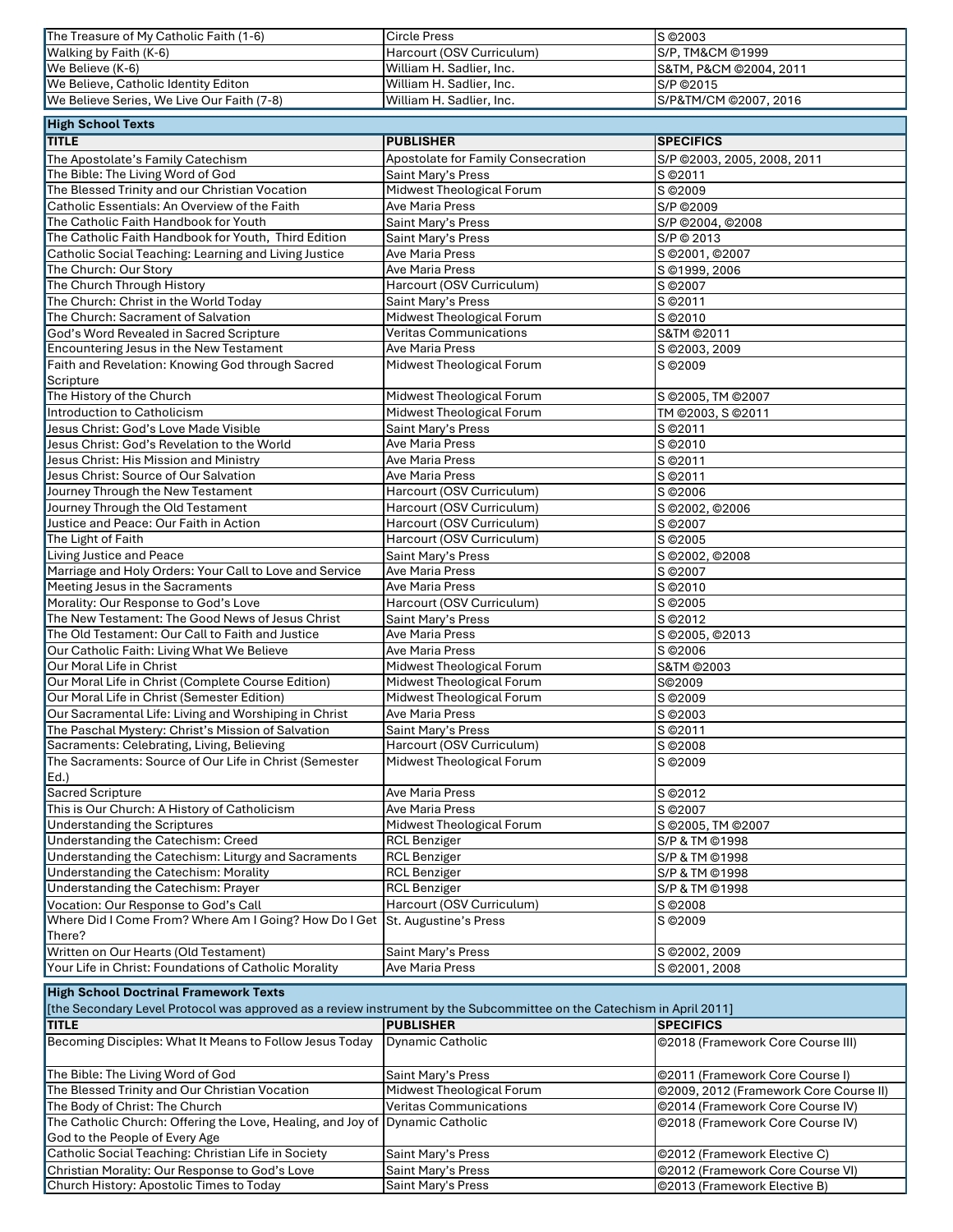| The Church: Christ in the World Today                       | Saint Mary's Press            | ©2011 (Framework Core Course IV)       |
|-------------------------------------------------------------|-------------------------------|----------------------------------------|
| The Church: Christ in the World Today, Second Edition       | Saint Mary's Press            | ©2016 (Framework Core Course IV)       |
| The Church: Foundations and Mission                         | <b>Saint Mary's Press</b>     | @2020 (Framework Core Course IV)       |
| The Church Our Story                                        | Ave Maria Press               | @2013 (Framework Core Course IV)       |
| The Church: Sacrament of Salvation                          | Midwest Theological Forum     | @2010, 2012 (Framework Core Course IV) |
| Ecumenical and Interreligious Dialogue                      | <b>Veritas Communications</b> | @2019 (Framework Elective E)           |
| Ecumenism and Interreligious Dialogue, Semester Edition     | Midwest Theological Forum     | @2020 (Framework Elective E)           |
|                                                             |                               |                                        |
| Encountering Christ in the Sacraments                       | <b>Veritas Communications</b> | @2015 (Framework Core Course V)        |
|                                                             |                               |                                        |
| Encountering Jesus: Discovering His Invitation to Live Life | <b>Dynamic Catholic</b>       | @2018 (Framework Coure Course II)      |
| to the Fullest                                              |                               |                                        |
| <b>Exploring Sacred Scripture</b>                           | <b>Veritas Communications</b> | @2018 (Framework Elective Course A)    |
| Exploring the Bible: An Introduction to the Living Word of  | <b>Dynamic Catholic</b>       | @2018 (Framework Core Course I)        |
| God                                                         |                               |                                        |
| Faith and Revelation: Knowing God Through Sacred            | Midwest Theological Forum     | @2009, 2012 (Framework Core Course I)  |
| Scripture                                                   |                               |                                        |
| Foundations of Catholic Social Teaching                     | <b>Ave Maria Press</b>        | ©2015 (Framework Elective C)           |
| God's Word Revealed in Sacred Scripture                     | <b>Veritas Communications</b> | @2013 (Framework Core Course I)        |
| The History of the Church                                   | Midwest Theological Forum     | @2010, 2013 (Framework Elective B)     |
| The History of the Catholic Church                          | <b>Ave Maria Press</b>        | @2020 (Framework Elective Course B)    |
| The History of the Catholic Church                          | <b>Veritas Communications</b> |                                        |
|                                                             |                               | @2019 (Framework Elective Course B)    |
| Jesus and the Church: One, Holy, Catholic, and Apostolic    | Ave Maria Press               | @2014 (Framework Core Course IV)       |
|                                                             |                               |                                        |
| Jesus Christ and the New Testament                          | Saint Mary's Press            | @2019 (Framework Core Course II)       |
| Jesus Christ: God's Love Made Visible                       | Saint Mary's Press            | @2011 (Framework Core Course II)       |
| Jesus Christ: God's Love Made Visible, Second Edition       | <b>Saint Mary's Press</b>     | @2015 (Framework Core Course II)       |
| Jesus Christ: God's Revelation to the World                 | Ave Maria Press               | @2010 (Framework Core Course I)        |
| Jesus Christ: God's Revelation to the World, Second         | Ave Maria Press               | ©2016 (Framework Core Course I)        |
| Edition                                                     |                               |                                        |
| Jesus Christ: His Mission and Ministry                      | <b>Ave Maria Press</b>        |                                        |
| Jesus Christ: His Mission and Ministry, Second Edition      | <b>Ave Maria Press</b>        | @2011 (Framework Core Course II)       |
|                                                             |                               | @2017 (Framework Core Course II)       |
| Jesus Christ: Source of Our Salvation                       | Ave Maria Press               | @2011 (Framework Core Course III)      |
| Jesus Christ: Source of Our Salvation, Second Edition       | Ave Maria Press               | @2017 (Framework Core Course III)      |
| Living and Loving as Disciples of Christ                    | <b>Veritas Communications</b> | @2015 (Framework Core Course VI)       |
| Living as a Disciple of Jesus in Society                    | <b>Veritas Communications</b> | ©2018 (Framework Elective C)           |
| The Living Word: The Revelation of God's Love               | Saint Mary's Press            | @2015 (Framework Core Course I)        |
| Marriage and Holy Orders: Your Call to Love and Service     | Ave Maria Press               | @2007 (Framework Elective D)           |
| Meeting Jesus in the Sacraments                             | Ave Maria Press               | @2010 (Framework Core Course V)        |
| Meeting Jesus in the Sacraments, Second Edition             | <b>Ave Maria Press</b>        | @2018 (Framework Core Course V)        |
| The Mission of Jesus Christ (The Paschal Mystery)           | Verbum                        | @2017 (Framework Core Course III)      |
|                                                             |                               |                                        |
| Morality and God's Love                                     | Saint Mary's Press            | @2021 (Framework Core Course VI)       |
| Our Moral Life in Christ                                    | Midwest Theological Forum     | @2009, 2013 (Framework Core Course VI) |
| The Mystery of Redemption and Christian Discipleship        | Midwest Theological Forum     | @2014 (Framework Core Course III)      |
| The Paschal Mystery and the Gospels                         | <b>Saint Mary's Press</b>     | @2020 (Framework Core Course III)      |
| The Paschal Mystery: Christ's Mission of Salvation          | Saint Mary's Press            | @2011 (Framework Core Course III)      |
| The Paschal Mystery: Christ's Mission of Salvation, Second  | Saint Mary's Press            | @2016 (Framework Core Course III)      |
| Edition                                                     |                               |                                        |
| People of Celebration: Understanding the Genius of the      | <b>Dynamic Catholic</b>       | @2018 (Framework Core Course V)        |
| Sacraments                                                  |                               |                                        |
| The Promised One: Servant and Savior                        | Veritas Communications        | @2014 (Framework Core Course III)      |
| Responding to the Call of Jesus Christ                      | Veritas Communications        | @2018 (Framework Elective D)           |
|                                                             |                               |                                        |
| Revelation and the Old Testament                            | Saint Mary's Press            | @2019 (Framework Core Course I)        |
| The Revelation of Jesus Christ in Scripture                 | Verbum                        | @2016 (Framework Core Course I)        |
| Sacraments and God's Grace                                  | Saint Mary's Press            | @2021 (Framework Core Course V)        |
| The Sacraments: Encounters with Christ                      | Saint Mary's Press            | @2012 (Framework Core Course V)        |
| The Sacraments: Source of Our Life in Christ                | Midwest Theological Forum     | @2009, 2012 (Framework Core Course V)  |
| Sacred Scripture: A Catholic Study of God's Word            | Ave Maria Press               | @2013 (Framework Elective A)           |
| The Social Doctrine of the Catholic Church                  | Midwest Theological Forum     | @2013 (Framework Elective C)           |
| Son of God and Son of Mary                                  | Veritas Communications        | @2013 (Framework Core Course II)       |
| Spirit of Truth: Catholic Social Teaching                   | Sophia Press                  | @2020 (Framework Elective C)           |
| Spirit of Truth: Christ's Church and World Religions        | Sophia Press                  | @2021 (Framework Elective E)           |
| Spirit of Truth: The Church is Christ's Living Body         | Sophia Press                  |                                        |
|                                                             |                               | @2019 (Framework Core Course IV)       |
| Spirit of Truth: Encountering Christ                        | Sophia Press                  | @2019 (Framework Core Course II)       |
| Spirit of Truth: History of the Catholic Church             | Sophia Press                  | @2021 (Framework Elective B)           |
| Spirit of Truth: A Moral Life in Christ                     | Sophia Press                  | @2020 (Framework Core Course VI)       |
| Spirit of Truth: The Paschal Mystery                        | Sophia Press                  | @2019 (Framework Core Course III)      |
| Spirit of Truth: Revelation of Christ in Scripture          | Sophia Press                  | @2019 (Framework Core Course I)        |
| Spirit of Truth: The Sacraments                             | Sophia Press                  | @2020 (Framework Core Course V)        |
| Spirit of Truth: Sacred Scripture                           | Sophia Press                  | @2020 (Framework Elective A)           |
| Spirit of Truth: Your Vocation in Christ                    | Sophia Press                  | @2021 (Framework Elective D)           |
| This is Our Church: A History of Catholicism                | Ave Maria Press               | @2013 (Framework Elective B)           |
|                                                             |                               |                                        |
| Understanding the Scriptures                                | Midwest Theological Forum     | @2010, 2013 (Framework Elective A)     |
| Vocations and the Universal Call to Holiness                | Midwest Theological Forum     | © 2018 (Framework Elective D)          |
| Vocations: Answering God's Call                             | Saint Mary's Press            | @2013 (Framework Elective D)           |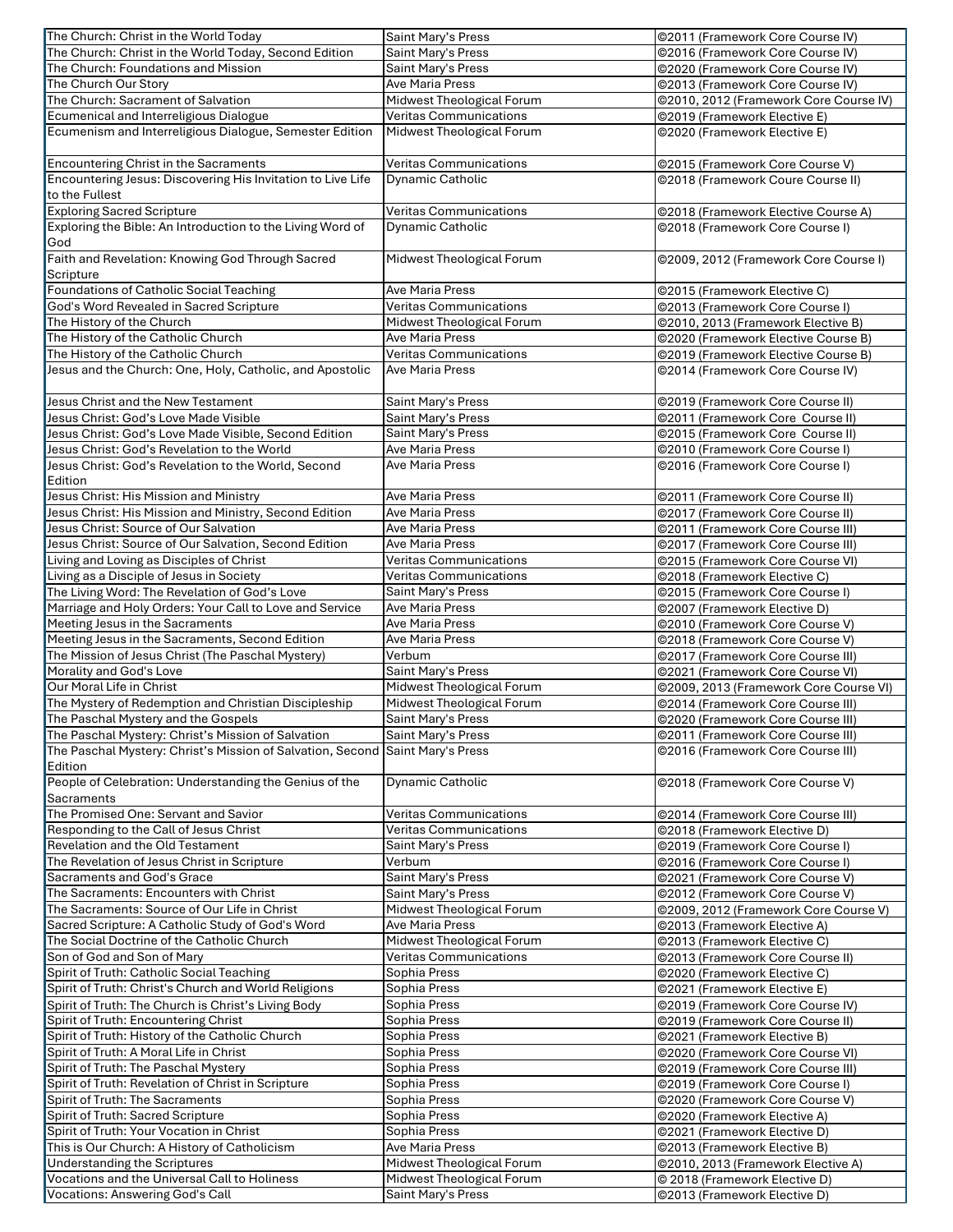| Walking With God: Encountering Jesus in Everyday Life                                                                                           | <b>Dynamic Catholic</b>                    | ©2018 (Framework Core Course VI)  |
|-------------------------------------------------------------------------------------------------------------------------------------------------|--------------------------------------------|-----------------------------------|
| <b>Your Christian Vocation</b>                                                                                                                  | Ave Maria Press                            | © 2019 (Framework Elective D)     |
| Your Life in Christ: Foundations of Catholic Morality                                                                                           | <b>Ave Maria Press</b>                     | @2008 (Framework Core Course VI)  |
| Your Life in Christ: Foundations of Catholic Morality, Third                                                                                    | <b>Ave Maria Press</b>                     | @2019 (Framework Core Course VI)  |
| Edition                                                                                                                                         |                                            |                                   |
|                                                                                                                                                 |                                            |                                   |
| <b>High School Series</b>                                                                                                                       |                                            |                                   |
| <b>TITLE</b>                                                                                                                                    | <b>PUBLISHER</b>                           | <b>SPECIFICS</b>                  |
| Catholicism Series [Reason (2009), Life (2007), Ethics                                                                                          | C.R. Publications                          | S/P&TM/CM @1997, 2006, 2007, 2009 |
| (1997), Society (1997), Scripture (2006)]                                                                                                       |                                            |                                   |
| <b>Dominican Series</b>                                                                                                                         | <b>Priory Press</b>                        | S&TM @2000                        |
| Friends of Jesus/Witnesses of Christ                                                                                                            | Legionaries of Christ                      | S @2003                           |
|                                                                                                                                                 |                                            |                                   |
| <b>Sacramental Preparation Materials</b>                                                                                                        |                                            |                                   |
| [These materials are only a part of catechetical preparation and do not reflect a complete presentation of all of the elements contained in the |                                            |                                   |
| Catechism of the Catholic Church that should be present in catechetical formation.]                                                             |                                            |                                   |
| <b>TITLE</b>                                                                                                                                    | <b>PUBLISHER</b>                           | <b>SPECIFICS</b>                  |
| Adventure Catechism Series: Confirmation                                                                                                        | Adventure Catechism Media                  | S/P ©2021                         |
| Adventure Catechism Series: First Penance/First                                                                                                 | Adventure Catechism Media                  | S/P ©2021                         |
| Communion                                                                                                                                       |                                            |                                   |
| Anointed in the Spirit - A Middle School Confirmation                                                                                           | Saint Mary's Press                         | S/P & TM/CM @2010                 |
| Program                                                                                                                                         |                                            |                                   |
| Anointed in the Spirit - A High School Confirmation                                                                                             | Saint Mary's Press                         | S/P & TM/CM @2011                 |
| Program                                                                                                                                         |                                            |                                   |
| <b>Be Sealed</b>                                                                                                                                | Pauline Books and Media                    | S/P&TM ©1998                      |
| <b>Believe Celebrate Live Confirmation</b>                                                                                                      | William H. Sadlier, Inc.                   | S/P&TM/CM @2018                   |
| Believe Celebrate Live Reconciliation (Primary)                                                                                                 | William H. Sadlier, Inc.                   | S/P&TM/CM @2017                   |
| Believe Celebrate Live Eucharist (Primary)                                                                                                      | William H. Sadlier, Inc.                   | S/P&TM/CM @2017                   |
| Believe Celebrate Live Reconciliation & Eucharist                                                                                               | William H. Sadlier, Inc.                   | S/P&TM/CM @2017                   |
| (Intermediate)                                                                                                                                  |                                            |                                   |
| Call to Celebrate: Confirmation (Older Adolescents)                                                                                             | Harcourt (OSV Curriculum)                  | S/P&TM/CM @2008                   |
| Call to Celebrate: Confirmation (Younger Adolescents)                                                                                           | Harcourt (OSV Curriculum)                  | S/P&TM/CM @2008                   |
| Call to Celebrate: Eucharist                                                                                                                    | Harcourt (OSV Curriculum)                  | S/P&TM/CM @2007                   |
| Call to Celebrate: Reconciliation                                                                                                               | Harcourt (OSV Curriculum)                  | S/P&TM/CM @2007                   |
| Call to Celebrate: Reconciliation and Eucharist                                                                                                 | Harcourt (OSV Curriculum)                  | S/P&TM/CM @2007                   |
| (intermediate)                                                                                                                                  |                                            |                                   |
| Called to Mercy                                                                                                                                 | Saint Mary's Press                         |                                   |
| Celebrate and Remember: Eucharist                                                                                                               |                                            | S/P ©2018                         |
|                                                                                                                                                 | Saint Mary's Press                         | S/P & TM/CM@2011                  |
| Celebrate and Remember: Reconciliation                                                                                                          | Saint Mary's Press                         | S/P & TM/CM@2011                  |
| Celebrating Our Faith: Confirmation                                                                                                             | Harcourt (OSV Curriculum)                  | S/P&TM @2000                      |
| Celebrating Our Faith: Reconciliation and Eucharist                                                                                             | Harcourt (OSV Curriculum)                  | S/P&TM @2000                      |
| Celebrating Our Faith: Reconciliation and Eucharist (II)                                                                                        | Harcourt (OSV Curriculum)                  | S/P&TM @2002                      |
| <b>Chosen: Your Journey Toward Confirmation</b>                                                                                                 | <b>Ascension Press</b>                     | S/P & TM/CM @ 2016, 2022          |
| Christ Our Life: Confirmed in the Spirit                                                                                                        | Loyola Press                               | S/P&TM ©1997                      |
| Confirmation                                                                                                                                    | <b>RCL Benziger</b>                        | S/P&TM/CM @2007                   |
| Confirmation: Gifted with the Spirit (6-8)                                                                                                      | <b>Pflaum Publishing Group</b>             | S/P&TM/CM @2010                   |
| Confirmation, Inspired by the Spirit                                                                                                            | William H. Sadlier, Inc.                   | S/P&TM/CM @2012                   |
| Confirmation: Receiving the Gift of the Spirit (9-12)                                                                                           | Pflaum Publishing Group                    | S/P&TM/CM @2010                   |
| Confirmed in a Faithful Community: Candidate's                                                                                                  | Saint Mary's Press                         | S/P ©2006                         |
| Handbook                                                                                                                                        |                                            |                                   |
| Confirmed in a Faithful Community:                                                                                                              | Saint Mary's Press                         | S/P ©2006                         |
| Candidates Handbook (Immediate Preparation)                                                                                                     |                                            |                                   |
| Confirmed in the Spirit (7-9)                                                                                                                   | Loyola Press                               | S/P&TM @2007, 2013                |
| Encounter with Christ, Eucharist and Reconiliation                                                                                              | <b>Our Sunday Visitor</b>                  | S/P&TM//CM @ 2016                 |
| Eucharist                                                                                                                                       | <b>RCL Benziger</b>                        | S/P&TM @2003                      |
| Eucharist: We Give Thanks and Praise (Primary)                                                                                                  | <b>RCL Benziger</b>                        | S/P&TM @2006, 2015                |
| Eucharist: We Give Thanks and Praise (Intermediate)                                                                                             | <b>RCL Benziger</b>                        | S/P&TM @2006, 2015                |
| Family Formation: First Communion Preparation                                                                                                   | <b>Family Formation</b>                    | S/P&TM//CM @ 2019                 |
| Family Formation: First Reconciliation Preparation                                                                                              | <b>Family Formation</b>                    | S/P&TM//CM @ 2019                 |
| <b>First Eucharist</b>                                                                                                                          | William H. Sadlier, Inc.                   | S/P&TM @2000                      |
| <b>First Reconciliation</b>                                                                                                                     | William H. Sadlier, Inc.                   | S/P&TM @2000                      |
| The Gift of Eucharist                                                                                                                           | <b>RCL Benziger</b>                        | S/P&TM @2000                      |
| The Gift of Reconciliation                                                                                                                      | <b>RCL Benziger</b>                        | S/P&TM @2000                      |
| Gifted with the Spirit-Confirmation: Junior High Edition                                                                                        | Pflaum Publishing Group                    | S/P&TM/CM @2018                   |
| Gifted with the Spirit-Confirmation: Senior High Edition                                                                                        | <b>Pflaum Publishing Group</b>             | S/P&TM/CM @2018                   |
| Go Seek Find: Eucharist                                                                                                                         | Saint Mary's Press                         | S/P © 2017                        |
| Go Seek Find: Reconciliation                                                                                                                    | Saint Mary's Press                         | S/P @ 2017                        |
| God's Gift Eucharist (Primary)                                                                                                                  | Loyola Press                               | S/P&TM/CM @2009, 2016             |
| God's Gift Reconciliation (Primary)                                                                                                             | Loyola Press                               | S/P&TM/CM @2009, 2016             |
| God's Gift Reconciliation and Eucharist (Intermediate)                                                                                          | Loyola Press                               | S/P&TM/CM @ 2016                  |
| The Holy Mystery of First Communion                                                                                                             |                                            |                                   |
| Image of God (Mass Books and Confirmation)                                                                                                      | St. Maron's Publications<br>Ignatius Press | S/P @2005                         |
| Jesus Brings Us Life                                                                                                                            | Pauline Books and Media                    | S/P&TM @1986-1993                 |
| Little Catechism on the Eucharist                                                                                                               |                                            | S/P&TM @1996                      |
|                                                                                                                                                 | New Hope Publications                      | S/P ©2009                         |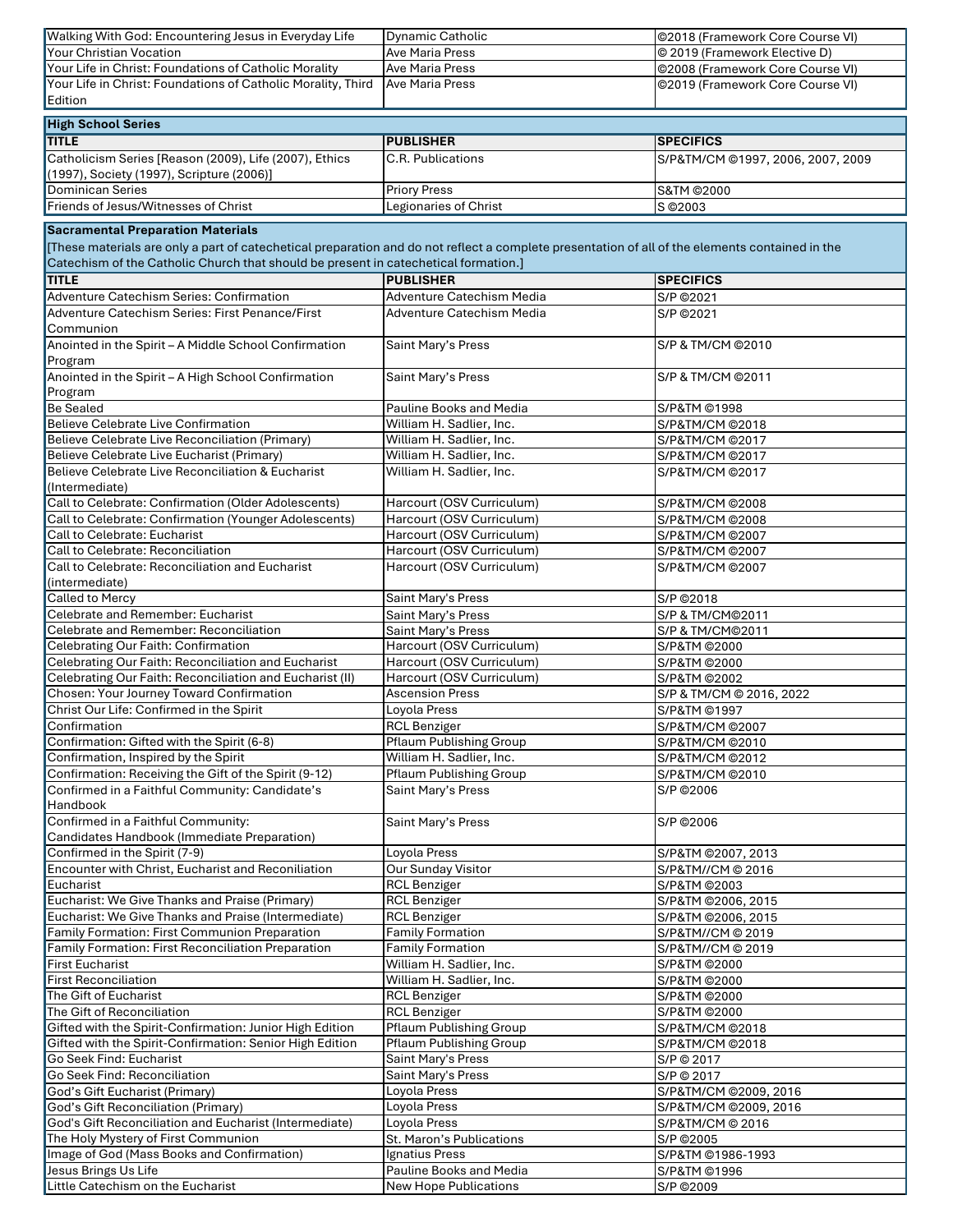| Meet the Gentle Jesus: First Communion (for children,  | Liguori Publications           | P&CM ©2020             |
|--------------------------------------------------------|--------------------------------|------------------------|
| catechist guide, family guide)                         |                                |                        |
| Reconciliation                                         | <b>RCL Benziger</b>            | S/P&TM ©2003           |
| Reconciliation: Pardon and Peace (primary)             | <b>RCL Benziger</b>            | S/P&TM @2006, 2015     |
| Reconciliation: Pardon and Peace (intermediate)        | <b>RCL Benziger</b>            | S/P&TM @2006, 2015     |
| The Sacrament of Confirmation                          | <b>New Hope Publications</b>   | S/P @2011, 2013        |
| The Sacrament of Confirmation: A Complete Preparation  | Midwest Theological Forum      | ST ©2018               |
| Course and Activities with Parents & Sponsors          |                                |                        |
| The Sacrament of First Holy Communion                  | Midwest Theological Forum      | S/P © 2019             |
| Send Out Your Spirit: A Confirmation: Candidate's      | Ave Maria Press                | S/P&TM @2003, 2010     |
| <b>Handbook for Faith</b>                              |                                |                        |
| Signs of Grace: You are Forgiven-Preparing for First   | Augustine Institute            | S/P © 2018             |
| Reconciliation                                         |                                |                        |
| Signs of Grace: You are Loved-Preparing for First Holy | Augustine Institute            | S/P © 2018             |
| Communion                                              |                                |                        |
| Signs of Grace: You Are Sent (Primary)                 | Augustine Institute            | S/P ©2021              |
| The Spirit Sets Us Free: Confirmation Prep for Youth   | William H. Sadlier, Inc.       | S/P&TM ©2000           |
| Together in Jesus - First Eucharist                    | Pflaum Publishing Group        | S&TM @2004, 2011, 2018 |
| Together in Jesus - First Reconciliation               | <b>Pflaum Publishing Group</b> | S&TM @2004, 2011, 2018 |
| We Believe and Celebrate First Communion               | William H. Sadlier, Inc.       | S/P&TM/CM @2006        |
| We Believe and Celebrate First Penance                 | William H. Sadlier, Inc.       | S/P&TM/CM @2006        |
| <b>Materials in Other Languages</b>                    |                                |                        |
|                                                        |                                |                        |

| William H. Sadlier, Inc.<br>Acercandote a La Fe (K-6)<br>S&TM ©1999<br>Our Sunday Visitor<br>¡Alelú! Crecer y celebrar con Jesús (3-4)<br>S/P&TM/CM @ 2012<br>Our Sunday Visitor<br>¡Alelú! Crecer y celebrar con Jesús (4,5)<br>S/P&TM/CM @2010<br>Our Sunday Visitor<br>¡Alelú! Crecer y celebrar con Jesús (K)<br>S/P &TM/CM @2011<br>Bendecidos / Blest Are We (1-6)<br><b>RCL Benziger</b><br>P&CM ©2008<br>Rev. Edmund Siedlecki<br>A Catholic Catechism in English and Polish<br>©2009<br>El Catecismo para la Familia del Apostolado<br>Apostolate for Family Consecration<br>S/P @2007, 2008<br>Harcourt (OSV Curriculum)<br>Celebrar nuestro fe: Reconciliación y Eucaristía<br>S/P ©2000<br>Harcourt (OSV Curriculum)<br>Celebrar nuestro fe: Reconciliación y Eucaristía (Nivel II)<br>S/P @2002<br><b>RCL Benziger</b><br>Confirmación<br>S&TM @2014<br>William H. Sadlier, Inc.<br>Confirmación: Inspirados por el Espíritu<br>S/P&TM/CM @2013<br>Confirmados en el Espiritu (7-9)<br>Loyola Press<br>S/P&TM/CM @2007, 2013<br>Loyola Press<br>Conociendo nuestra fe católica (1-3)<br>S © 2011<br>Vietnamese Catechetical Community U.S.A.<br>Creed: A Course on Catholic Faith<br>S/P ©2000<br>Creemos/We Believe (K-6)<br>William H. Sadlier, Inc.<br>S/P&CM@2005, 2011, 2017<br>Creemos y celebramos Primera Comunión<br>William H. Sadlier, Inc.<br>S/P&TM/CM @2007<br>William H. Sadlier, Inc.<br>Creemos y celebramos Primera Reconciliación<br>S/P&TM/CM @2007<br>William H. Sadlier, Inc.<br>Creer • Celebrar • Vivir Reconciliación - Primaria<br>S/P&TM/CM @2017<br>William H. Sadlier, Inc.<br>Creer • Celebrar • Vivir La Eucaristía, Primaria<br>S/P&TM/CM @2017<br>Cristo en nosotros (K-6)<br>William H. Sadlier, Inc.<br>S/P&TM/CM @2022<br><b>RCL Benziger</b><br>Cristo Jesús, el Camino (K-6)<br>S&TM ©2003<br>Loyola Press<br>Don de Dios, la Eucaristía (Primaria)<br>S/P&TM/CM @2009, 2016<br>Loyola Press<br>Don de Dios, la Reconciliación (Primaria)<br>S/P&TM/CM @2009, 2016<br>Loyola Press<br>Don de Dios, la Reconciliación y Eucaristía (Intermedio)<br>S/P&TM/CM @2016<br>Encontrando a Dios (Bilingual Edition of Finding God, Ages<br>Loyola Press<br>S/P&TM/CM@2018<br>4-6)<br>Encontrando a Dios (Bilingual Edition of Finding God, 1-8)<br>Loyola Press<br>S/P&TM/CM @2015<br>Our Sunday Visitor<br>Encuentro con Cristo Eucaristía y Reconciliación<br>S/P & TM/CM @2017<br>El Espiritu Santo nos Libera:<br>William H. Sadlier, Inc.<br>S/P&TM/CM @2000<br>Preparando a los jóvenes para la Confirmación<br><b>RCL Benziger</b><br>Eucaristía<br>S/P&TM ©2003<br><b>RCL Benziger</b><br>Eucaristía: Damos gracias y alabanza<br>S/P&TM/CM @2006, 2015, 2018<br>Faith Fusion: Knowing, Loving, and Serving Christ in the<br><b>Our Sunday Visitor</b><br>S/P & TM/CM @2016<br>Catholic Church (Bilingual Edition, 3-5)<br>Family Formation: First Communion Preparation<br><b>Family Formation</b><br>P&CM ©2019<br>(Spanish/Bilingual)<br>Family Formation: First Reconciliation Preparation<br><b>Family Formation</b><br>P&CM @2019<br>(Spanish/Bilingual)<br>Fusión en la fe: Conocer, amar y servir a Cristo en la Iglesia Our Sunday Visitor<br>S/P&TM/CM @2011<br>Católica (6-8)<br>Harcourt (OSV Curriculum)<br>Un llamado a celebrar: la Confirmación<br>S/P&TM/CM @2008<br>Harcourt (OSV Curriculum)<br>Un llamado a celebrar: la Eucaristía<br>S/P&TM/CM @2007<br>Harcourt (OSV Curriculum)<br>S/P&TM/CM @2007<br>Un llamado a celebrar: la Reconciliación<br>Harcourt (OSV Curriculum)<br>Un llamado a celebrar:<br>S/P&TM/CM @2007<br>la Reconciliación y la Eucaristía (intermediario)<br>Un llamado a la Fe (Level A-F)<br>Pflaum Publishing Group<br>Mi fe católica: What the Church Believes & Teaches (Pre-K -<br>S/P @2015, @2018<br> 8) | <b>TITLE</b> | <b>PUBLISHER</b> | <b>SPECIFICS</b> |
|-----------------------------------------------------------------------------------------------------------------------------------------------------------------------------------------------------------------------------------------------------------------------------------------------------------------------------------------------------------------------------------------------------------------------------------------------------------------------------------------------------------------------------------------------------------------------------------------------------------------------------------------------------------------------------------------------------------------------------------------------------------------------------------------------------------------------------------------------------------------------------------------------------------------------------------------------------------------------------------------------------------------------------------------------------------------------------------------------------------------------------------------------------------------------------------------------------------------------------------------------------------------------------------------------------------------------------------------------------------------------------------------------------------------------------------------------------------------------------------------------------------------------------------------------------------------------------------------------------------------------------------------------------------------------------------------------------------------------------------------------------------------------------------------------------------------------------------------------------------------------------------------------------------------------------------------------------------------------------------------------------------------------------------------------------------------------------------------------------------------------------------------------------------------------------------------------------------------------------------------------------------------------------------------------------------------------------------------------------------------------------------------------------------------------------------------------------------------------------------------------------------------------------------------------------------------------------------------------------------------------------------------------------------------------------------------------------------------------------------------------------------------------------------------------------------------------------------------------------------------------------------------------------------------------------------------------------------------------------------------------------------------------------------------------------------------------------------------------------------------------------------------------------------------------------------------------------------------------------------------------------------------------------------------------------------------------------------------------------------------------------------------------------------------------------------------------------------------------------------------------------------------------------------------------------------------------------------------------------------------------------------------------------------------------------------------------------------------------------------------------------------------------------------------------------------------|--------------|------------------|------------------|
|                                                                                                                                                                                                                                                                                                                                                                                                                                                                                                                                                                                                                                                                                                                                                                                                                                                                                                                                                                                                                                                                                                                                                                                                                                                                                                                                                                                                                                                                                                                                                                                                                                                                                                                                                                                                                                                                                                                                                                                                                                                                                                                                                                                                                                                                                                                                                                                                                                                                                                                                                                                                                                                                                                                                                                                                                                                                                                                                                                                                                                                                                                                                                                                                                                                                                                                                                                                                                                                                                                                                                                                                                                                                                                                                                                                                                 |              |                  |                  |
|                                                                                                                                                                                                                                                                                                                                                                                                                                                                                                                                                                                                                                                                                                                                                                                                                                                                                                                                                                                                                                                                                                                                                                                                                                                                                                                                                                                                                                                                                                                                                                                                                                                                                                                                                                                                                                                                                                                                                                                                                                                                                                                                                                                                                                                                                                                                                                                                                                                                                                                                                                                                                                                                                                                                                                                                                                                                                                                                                                                                                                                                                                                                                                                                                                                                                                                                                                                                                                                                                                                                                                                                                                                                                                                                                                                                                 |              |                  |                  |
|                                                                                                                                                                                                                                                                                                                                                                                                                                                                                                                                                                                                                                                                                                                                                                                                                                                                                                                                                                                                                                                                                                                                                                                                                                                                                                                                                                                                                                                                                                                                                                                                                                                                                                                                                                                                                                                                                                                                                                                                                                                                                                                                                                                                                                                                                                                                                                                                                                                                                                                                                                                                                                                                                                                                                                                                                                                                                                                                                                                                                                                                                                                                                                                                                                                                                                                                                                                                                                                                                                                                                                                                                                                                                                                                                                                                                 |              |                  |                  |
|                                                                                                                                                                                                                                                                                                                                                                                                                                                                                                                                                                                                                                                                                                                                                                                                                                                                                                                                                                                                                                                                                                                                                                                                                                                                                                                                                                                                                                                                                                                                                                                                                                                                                                                                                                                                                                                                                                                                                                                                                                                                                                                                                                                                                                                                                                                                                                                                                                                                                                                                                                                                                                                                                                                                                                                                                                                                                                                                                                                                                                                                                                                                                                                                                                                                                                                                                                                                                                                                                                                                                                                                                                                                                                                                                                                                                 |              |                  |                  |
|                                                                                                                                                                                                                                                                                                                                                                                                                                                                                                                                                                                                                                                                                                                                                                                                                                                                                                                                                                                                                                                                                                                                                                                                                                                                                                                                                                                                                                                                                                                                                                                                                                                                                                                                                                                                                                                                                                                                                                                                                                                                                                                                                                                                                                                                                                                                                                                                                                                                                                                                                                                                                                                                                                                                                                                                                                                                                                                                                                                                                                                                                                                                                                                                                                                                                                                                                                                                                                                                                                                                                                                                                                                                                                                                                                                                                 |              |                  |                  |
|                                                                                                                                                                                                                                                                                                                                                                                                                                                                                                                                                                                                                                                                                                                                                                                                                                                                                                                                                                                                                                                                                                                                                                                                                                                                                                                                                                                                                                                                                                                                                                                                                                                                                                                                                                                                                                                                                                                                                                                                                                                                                                                                                                                                                                                                                                                                                                                                                                                                                                                                                                                                                                                                                                                                                                                                                                                                                                                                                                                                                                                                                                                                                                                                                                                                                                                                                                                                                                                                                                                                                                                                                                                                                                                                                                                                                 |              |                  |                  |
|                                                                                                                                                                                                                                                                                                                                                                                                                                                                                                                                                                                                                                                                                                                                                                                                                                                                                                                                                                                                                                                                                                                                                                                                                                                                                                                                                                                                                                                                                                                                                                                                                                                                                                                                                                                                                                                                                                                                                                                                                                                                                                                                                                                                                                                                                                                                                                                                                                                                                                                                                                                                                                                                                                                                                                                                                                                                                                                                                                                                                                                                                                                                                                                                                                                                                                                                                                                                                                                                                                                                                                                                                                                                                                                                                                                                                 |              |                  |                  |
|                                                                                                                                                                                                                                                                                                                                                                                                                                                                                                                                                                                                                                                                                                                                                                                                                                                                                                                                                                                                                                                                                                                                                                                                                                                                                                                                                                                                                                                                                                                                                                                                                                                                                                                                                                                                                                                                                                                                                                                                                                                                                                                                                                                                                                                                                                                                                                                                                                                                                                                                                                                                                                                                                                                                                                                                                                                                                                                                                                                                                                                                                                                                                                                                                                                                                                                                                                                                                                                                                                                                                                                                                                                                                                                                                                                                                 |              |                  |                  |
|                                                                                                                                                                                                                                                                                                                                                                                                                                                                                                                                                                                                                                                                                                                                                                                                                                                                                                                                                                                                                                                                                                                                                                                                                                                                                                                                                                                                                                                                                                                                                                                                                                                                                                                                                                                                                                                                                                                                                                                                                                                                                                                                                                                                                                                                                                                                                                                                                                                                                                                                                                                                                                                                                                                                                                                                                                                                                                                                                                                                                                                                                                                                                                                                                                                                                                                                                                                                                                                                                                                                                                                                                                                                                                                                                                                                                 |              |                  |                  |
|                                                                                                                                                                                                                                                                                                                                                                                                                                                                                                                                                                                                                                                                                                                                                                                                                                                                                                                                                                                                                                                                                                                                                                                                                                                                                                                                                                                                                                                                                                                                                                                                                                                                                                                                                                                                                                                                                                                                                                                                                                                                                                                                                                                                                                                                                                                                                                                                                                                                                                                                                                                                                                                                                                                                                                                                                                                                                                                                                                                                                                                                                                                                                                                                                                                                                                                                                                                                                                                                                                                                                                                                                                                                                                                                                                                                                 |              |                  |                  |
|                                                                                                                                                                                                                                                                                                                                                                                                                                                                                                                                                                                                                                                                                                                                                                                                                                                                                                                                                                                                                                                                                                                                                                                                                                                                                                                                                                                                                                                                                                                                                                                                                                                                                                                                                                                                                                                                                                                                                                                                                                                                                                                                                                                                                                                                                                                                                                                                                                                                                                                                                                                                                                                                                                                                                                                                                                                                                                                                                                                                                                                                                                                                                                                                                                                                                                                                                                                                                                                                                                                                                                                                                                                                                                                                                                                                                 |              |                  |                  |
|                                                                                                                                                                                                                                                                                                                                                                                                                                                                                                                                                                                                                                                                                                                                                                                                                                                                                                                                                                                                                                                                                                                                                                                                                                                                                                                                                                                                                                                                                                                                                                                                                                                                                                                                                                                                                                                                                                                                                                                                                                                                                                                                                                                                                                                                                                                                                                                                                                                                                                                                                                                                                                                                                                                                                                                                                                                                                                                                                                                                                                                                                                                                                                                                                                                                                                                                                                                                                                                                                                                                                                                                                                                                                                                                                                                                                 |              |                  |                  |
|                                                                                                                                                                                                                                                                                                                                                                                                                                                                                                                                                                                                                                                                                                                                                                                                                                                                                                                                                                                                                                                                                                                                                                                                                                                                                                                                                                                                                                                                                                                                                                                                                                                                                                                                                                                                                                                                                                                                                                                                                                                                                                                                                                                                                                                                                                                                                                                                                                                                                                                                                                                                                                                                                                                                                                                                                                                                                                                                                                                                                                                                                                                                                                                                                                                                                                                                                                                                                                                                                                                                                                                                                                                                                                                                                                                                                 |              |                  |                  |
|                                                                                                                                                                                                                                                                                                                                                                                                                                                                                                                                                                                                                                                                                                                                                                                                                                                                                                                                                                                                                                                                                                                                                                                                                                                                                                                                                                                                                                                                                                                                                                                                                                                                                                                                                                                                                                                                                                                                                                                                                                                                                                                                                                                                                                                                                                                                                                                                                                                                                                                                                                                                                                                                                                                                                                                                                                                                                                                                                                                                                                                                                                                                                                                                                                                                                                                                                                                                                                                                                                                                                                                                                                                                                                                                                                                                                 |              |                  |                  |
|                                                                                                                                                                                                                                                                                                                                                                                                                                                                                                                                                                                                                                                                                                                                                                                                                                                                                                                                                                                                                                                                                                                                                                                                                                                                                                                                                                                                                                                                                                                                                                                                                                                                                                                                                                                                                                                                                                                                                                                                                                                                                                                                                                                                                                                                                                                                                                                                                                                                                                                                                                                                                                                                                                                                                                                                                                                                                                                                                                                                                                                                                                                                                                                                                                                                                                                                                                                                                                                                                                                                                                                                                                                                                                                                                                                                                 |              |                  |                  |
|                                                                                                                                                                                                                                                                                                                                                                                                                                                                                                                                                                                                                                                                                                                                                                                                                                                                                                                                                                                                                                                                                                                                                                                                                                                                                                                                                                                                                                                                                                                                                                                                                                                                                                                                                                                                                                                                                                                                                                                                                                                                                                                                                                                                                                                                                                                                                                                                                                                                                                                                                                                                                                                                                                                                                                                                                                                                                                                                                                                                                                                                                                                                                                                                                                                                                                                                                                                                                                                                                                                                                                                                                                                                                                                                                                                                                 |              |                  |                  |
|                                                                                                                                                                                                                                                                                                                                                                                                                                                                                                                                                                                                                                                                                                                                                                                                                                                                                                                                                                                                                                                                                                                                                                                                                                                                                                                                                                                                                                                                                                                                                                                                                                                                                                                                                                                                                                                                                                                                                                                                                                                                                                                                                                                                                                                                                                                                                                                                                                                                                                                                                                                                                                                                                                                                                                                                                                                                                                                                                                                                                                                                                                                                                                                                                                                                                                                                                                                                                                                                                                                                                                                                                                                                                                                                                                                                                 |              |                  |                  |
|                                                                                                                                                                                                                                                                                                                                                                                                                                                                                                                                                                                                                                                                                                                                                                                                                                                                                                                                                                                                                                                                                                                                                                                                                                                                                                                                                                                                                                                                                                                                                                                                                                                                                                                                                                                                                                                                                                                                                                                                                                                                                                                                                                                                                                                                                                                                                                                                                                                                                                                                                                                                                                                                                                                                                                                                                                                                                                                                                                                                                                                                                                                                                                                                                                                                                                                                                                                                                                                                                                                                                                                                                                                                                                                                                                                                                 |              |                  |                  |
|                                                                                                                                                                                                                                                                                                                                                                                                                                                                                                                                                                                                                                                                                                                                                                                                                                                                                                                                                                                                                                                                                                                                                                                                                                                                                                                                                                                                                                                                                                                                                                                                                                                                                                                                                                                                                                                                                                                                                                                                                                                                                                                                                                                                                                                                                                                                                                                                                                                                                                                                                                                                                                                                                                                                                                                                                                                                                                                                                                                                                                                                                                                                                                                                                                                                                                                                                                                                                                                                                                                                                                                                                                                                                                                                                                                                                 |              |                  |                  |
|                                                                                                                                                                                                                                                                                                                                                                                                                                                                                                                                                                                                                                                                                                                                                                                                                                                                                                                                                                                                                                                                                                                                                                                                                                                                                                                                                                                                                                                                                                                                                                                                                                                                                                                                                                                                                                                                                                                                                                                                                                                                                                                                                                                                                                                                                                                                                                                                                                                                                                                                                                                                                                                                                                                                                                                                                                                                                                                                                                                                                                                                                                                                                                                                                                                                                                                                                                                                                                                                                                                                                                                                                                                                                                                                                                                                                 |              |                  |                  |
|                                                                                                                                                                                                                                                                                                                                                                                                                                                                                                                                                                                                                                                                                                                                                                                                                                                                                                                                                                                                                                                                                                                                                                                                                                                                                                                                                                                                                                                                                                                                                                                                                                                                                                                                                                                                                                                                                                                                                                                                                                                                                                                                                                                                                                                                                                                                                                                                                                                                                                                                                                                                                                                                                                                                                                                                                                                                                                                                                                                                                                                                                                                                                                                                                                                                                                                                                                                                                                                                                                                                                                                                                                                                                                                                                                                                                 |              |                  |                  |
|                                                                                                                                                                                                                                                                                                                                                                                                                                                                                                                                                                                                                                                                                                                                                                                                                                                                                                                                                                                                                                                                                                                                                                                                                                                                                                                                                                                                                                                                                                                                                                                                                                                                                                                                                                                                                                                                                                                                                                                                                                                                                                                                                                                                                                                                                                                                                                                                                                                                                                                                                                                                                                                                                                                                                                                                                                                                                                                                                                                                                                                                                                                                                                                                                                                                                                                                                                                                                                                                                                                                                                                                                                                                                                                                                                                                                 |              |                  |                  |
|                                                                                                                                                                                                                                                                                                                                                                                                                                                                                                                                                                                                                                                                                                                                                                                                                                                                                                                                                                                                                                                                                                                                                                                                                                                                                                                                                                                                                                                                                                                                                                                                                                                                                                                                                                                                                                                                                                                                                                                                                                                                                                                                                                                                                                                                                                                                                                                                                                                                                                                                                                                                                                                                                                                                                                                                                                                                                                                                                                                                                                                                                                                                                                                                                                                                                                                                                                                                                                                                                                                                                                                                                                                                                                                                                                                                                 |              |                  |                  |
|                                                                                                                                                                                                                                                                                                                                                                                                                                                                                                                                                                                                                                                                                                                                                                                                                                                                                                                                                                                                                                                                                                                                                                                                                                                                                                                                                                                                                                                                                                                                                                                                                                                                                                                                                                                                                                                                                                                                                                                                                                                                                                                                                                                                                                                                                                                                                                                                                                                                                                                                                                                                                                                                                                                                                                                                                                                                                                                                                                                                                                                                                                                                                                                                                                                                                                                                                                                                                                                                                                                                                                                                                                                                                                                                                                                                                 |              |                  |                  |
|                                                                                                                                                                                                                                                                                                                                                                                                                                                                                                                                                                                                                                                                                                                                                                                                                                                                                                                                                                                                                                                                                                                                                                                                                                                                                                                                                                                                                                                                                                                                                                                                                                                                                                                                                                                                                                                                                                                                                                                                                                                                                                                                                                                                                                                                                                                                                                                                                                                                                                                                                                                                                                                                                                                                                                                                                                                                                                                                                                                                                                                                                                                                                                                                                                                                                                                                                                                                                                                                                                                                                                                                                                                                                                                                                                                                                 |              |                  |                  |
|                                                                                                                                                                                                                                                                                                                                                                                                                                                                                                                                                                                                                                                                                                                                                                                                                                                                                                                                                                                                                                                                                                                                                                                                                                                                                                                                                                                                                                                                                                                                                                                                                                                                                                                                                                                                                                                                                                                                                                                                                                                                                                                                                                                                                                                                                                                                                                                                                                                                                                                                                                                                                                                                                                                                                                                                                                                                                                                                                                                                                                                                                                                                                                                                                                                                                                                                                                                                                                                                                                                                                                                                                                                                                                                                                                                                                 |              |                  |                  |
|                                                                                                                                                                                                                                                                                                                                                                                                                                                                                                                                                                                                                                                                                                                                                                                                                                                                                                                                                                                                                                                                                                                                                                                                                                                                                                                                                                                                                                                                                                                                                                                                                                                                                                                                                                                                                                                                                                                                                                                                                                                                                                                                                                                                                                                                                                                                                                                                                                                                                                                                                                                                                                                                                                                                                                                                                                                                                                                                                                                                                                                                                                                                                                                                                                                                                                                                                                                                                                                                                                                                                                                                                                                                                                                                                                                                                 |              |                  |                  |
|                                                                                                                                                                                                                                                                                                                                                                                                                                                                                                                                                                                                                                                                                                                                                                                                                                                                                                                                                                                                                                                                                                                                                                                                                                                                                                                                                                                                                                                                                                                                                                                                                                                                                                                                                                                                                                                                                                                                                                                                                                                                                                                                                                                                                                                                                                                                                                                                                                                                                                                                                                                                                                                                                                                                                                                                                                                                                                                                                                                                                                                                                                                                                                                                                                                                                                                                                                                                                                                                                                                                                                                                                                                                                                                                                                                                                 |              |                  |                  |
|                                                                                                                                                                                                                                                                                                                                                                                                                                                                                                                                                                                                                                                                                                                                                                                                                                                                                                                                                                                                                                                                                                                                                                                                                                                                                                                                                                                                                                                                                                                                                                                                                                                                                                                                                                                                                                                                                                                                                                                                                                                                                                                                                                                                                                                                                                                                                                                                                                                                                                                                                                                                                                                                                                                                                                                                                                                                                                                                                                                                                                                                                                                                                                                                                                                                                                                                                                                                                                                                                                                                                                                                                                                                                                                                                                                                                 |              |                  |                  |
|                                                                                                                                                                                                                                                                                                                                                                                                                                                                                                                                                                                                                                                                                                                                                                                                                                                                                                                                                                                                                                                                                                                                                                                                                                                                                                                                                                                                                                                                                                                                                                                                                                                                                                                                                                                                                                                                                                                                                                                                                                                                                                                                                                                                                                                                                                                                                                                                                                                                                                                                                                                                                                                                                                                                                                                                                                                                                                                                                                                                                                                                                                                                                                                                                                                                                                                                                                                                                                                                                                                                                                                                                                                                                                                                                                                                                 |              |                  |                  |
|                                                                                                                                                                                                                                                                                                                                                                                                                                                                                                                                                                                                                                                                                                                                                                                                                                                                                                                                                                                                                                                                                                                                                                                                                                                                                                                                                                                                                                                                                                                                                                                                                                                                                                                                                                                                                                                                                                                                                                                                                                                                                                                                                                                                                                                                                                                                                                                                                                                                                                                                                                                                                                                                                                                                                                                                                                                                                                                                                                                                                                                                                                                                                                                                                                                                                                                                                                                                                                                                                                                                                                                                                                                                                                                                                                                                                 |              |                  |                  |
|                                                                                                                                                                                                                                                                                                                                                                                                                                                                                                                                                                                                                                                                                                                                                                                                                                                                                                                                                                                                                                                                                                                                                                                                                                                                                                                                                                                                                                                                                                                                                                                                                                                                                                                                                                                                                                                                                                                                                                                                                                                                                                                                                                                                                                                                                                                                                                                                                                                                                                                                                                                                                                                                                                                                                                                                                                                                                                                                                                                                                                                                                                                                                                                                                                                                                                                                                                                                                                                                                                                                                                                                                                                                                                                                                                                                                 |              |                  |                  |
|                                                                                                                                                                                                                                                                                                                                                                                                                                                                                                                                                                                                                                                                                                                                                                                                                                                                                                                                                                                                                                                                                                                                                                                                                                                                                                                                                                                                                                                                                                                                                                                                                                                                                                                                                                                                                                                                                                                                                                                                                                                                                                                                                                                                                                                                                                                                                                                                                                                                                                                                                                                                                                                                                                                                                                                                                                                                                                                                                                                                                                                                                                                                                                                                                                                                                                                                                                                                                                                                                                                                                                                                                                                                                                                                                                                                                 |              |                  |                  |
|                                                                                                                                                                                                                                                                                                                                                                                                                                                                                                                                                                                                                                                                                                                                                                                                                                                                                                                                                                                                                                                                                                                                                                                                                                                                                                                                                                                                                                                                                                                                                                                                                                                                                                                                                                                                                                                                                                                                                                                                                                                                                                                                                                                                                                                                                                                                                                                                                                                                                                                                                                                                                                                                                                                                                                                                                                                                                                                                                                                                                                                                                                                                                                                                                                                                                                                                                                                                                                                                                                                                                                                                                                                                                                                                                                                                                 |              |                  |                  |
|                                                                                                                                                                                                                                                                                                                                                                                                                                                                                                                                                                                                                                                                                                                                                                                                                                                                                                                                                                                                                                                                                                                                                                                                                                                                                                                                                                                                                                                                                                                                                                                                                                                                                                                                                                                                                                                                                                                                                                                                                                                                                                                                                                                                                                                                                                                                                                                                                                                                                                                                                                                                                                                                                                                                                                                                                                                                                                                                                                                                                                                                                                                                                                                                                                                                                                                                                                                                                                                                                                                                                                                                                                                                                                                                                                                                                 |              |                  |                  |
|                                                                                                                                                                                                                                                                                                                                                                                                                                                                                                                                                                                                                                                                                                                                                                                                                                                                                                                                                                                                                                                                                                                                                                                                                                                                                                                                                                                                                                                                                                                                                                                                                                                                                                                                                                                                                                                                                                                                                                                                                                                                                                                                                                                                                                                                                                                                                                                                                                                                                                                                                                                                                                                                                                                                                                                                                                                                                                                                                                                                                                                                                                                                                                                                                                                                                                                                                                                                                                                                                                                                                                                                                                                                                                                                                                                                                 |              |                  |                  |
|                                                                                                                                                                                                                                                                                                                                                                                                                                                                                                                                                                                                                                                                                                                                                                                                                                                                                                                                                                                                                                                                                                                                                                                                                                                                                                                                                                                                                                                                                                                                                                                                                                                                                                                                                                                                                                                                                                                                                                                                                                                                                                                                                                                                                                                                                                                                                                                                                                                                                                                                                                                                                                                                                                                                                                                                                                                                                                                                                                                                                                                                                                                                                                                                                                                                                                                                                                                                                                                                                                                                                                                                                                                                                                                                                                                                                 |              |                  |                  |
|                                                                                                                                                                                                                                                                                                                                                                                                                                                                                                                                                                                                                                                                                                                                                                                                                                                                                                                                                                                                                                                                                                                                                                                                                                                                                                                                                                                                                                                                                                                                                                                                                                                                                                                                                                                                                                                                                                                                                                                                                                                                                                                                                                                                                                                                                                                                                                                                                                                                                                                                                                                                                                                                                                                                                                                                                                                                                                                                                                                                                                                                                                                                                                                                                                                                                                                                                                                                                                                                                                                                                                                                                                                                                                                                                                                                                 |              |                  |                  |
|                                                                                                                                                                                                                                                                                                                                                                                                                                                                                                                                                                                                                                                                                                                                                                                                                                                                                                                                                                                                                                                                                                                                                                                                                                                                                                                                                                                                                                                                                                                                                                                                                                                                                                                                                                                                                                                                                                                                                                                                                                                                                                                                                                                                                                                                                                                                                                                                                                                                                                                                                                                                                                                                                                                                                                                                                                                                                                                                                                                                                                                                                                                                                                                                                                                                                                                                                                                                                                                                                                                                                                                                                                                                                                                                                                                                                 |              |                  |                  |
|                                                                                                                                                                                                                                                                                                                                                                                                                                                                                                                                                                                                                                                                                                                                                                                                                                                                                                                                                                                                                                                                                                                                                                                                                                                                                                                                                                                                                                                                                                                                                                                                                                                                                                                                                                                                                                                                                                                                                                                                                                                                                                                                                                                                                                                                                                                                                                                                                                                                                                                                                                                                                                                                                                                                                                                                                                                                                                                                                                                                                                                                                                                                                                                                                                                                                                                                                                                                                                                                                                                                                                                                                                                                                                                                                                                                                 |              |                  |                  |
|                                                                                                                                                                                                                                                                                                                                                                                                                                                                                                                                                                                                                                                                                                                                                                                                                                                                                                                                                                                                                                                                                                                                                                                                                                                                                                                                                                                                                                                                                                                                                                                                                                                                                                                                                                                                                                                                                                                                                                                                                                                                                                                                                                                                                                                                                                                                                                                                                                                                                                                                                                                                                                                                                                                                                                                                                                                                                                                                                                                                                                                                                                                                                                                                                                                                                                                                                                                                                                                                                                                                                                                                                                                                                                                                                                                                                 |              |                  |                  |
|                                                                                                                                                                                                                                                                                                                                                                                                                                                                                                                                                                                                                                                                                                                                                                                                                                                                                                                                                                                                                                                                                                                                                                                                                                                                                                                                                                                                                                                                                                                                                                                                                                                                                                                                                                                                                                                                                                                                                                                                                                                                                                                                                                                                                                                                                                                                                                                                                                                                                                                                                                                                                                                                                                                                                                                                                                                                                                                                                                                                                                                                                                                                                                                                                                                                                                                                                                                                                                                                                                                                                                                                                                                                                                                                                                                                                 |              |                  |                  |
|                                                                                                                                                                                                                                                                                                                                                                                                                                                                                                                                                                                                                                                                                                                                                                                                                                                                                                                                                                                                                                                                                                                                                                                                                                                                                                                                                                                                                                                                                                                                                                                                                                                                                                                                                                                                                                                                                                                                                                                                                                                                                                                                                                                                                                                                                                                                                                                                                                                                                                                                                                                                                                                                                                                                                                                                                                                                                                                                                                                                                                                                                                                                                                                                                                                                                                                                                                                                                                                                                                                                                                                                                                                                                                                                                                                                                 |              |                  |                  |
|                                                                                                                                                                                                                                                                                                                                                                                                                                                                                                                                                                                                                                                                                                                                                                                                                                                                                                                                                                                                                                                                                                                                                                                                                                                                                                                                                                                                                                                                                                                                                                                                                                                                                                                                                                                                                                                                                                                                                                                                                                                                                                                                                                                                                                                                                                                                                                                                                                                                                                                                                                                                                                                                                                                                                                                                                                                                                                                                                                                                                                                                                                                                                                                                                                                                                                                                                                                                                                                                                                                                                                                                                                                                                                                                                                                                                 |              |                  |                  |
|                                                                                                                                                                                                                                                                                                                                                                                                                                                                                                                                                                                                                                                                                                                                                                                                                                                                                                                                                                                                                                                                                                                                                                                                                                                                                                                                                                                                                                                                                                                                                                                                                                                                                                                                                                                                                                                                                                                                                                                                                                                                                                                                                                                                                                                                                                                                                                                                                                                                                                                                                                                                                                                                                                                                                                                                                                                                                                                                                                                                                                                                                                                                                                                                                                                                                                                                                                                                                                                                                                                                                                                                                                                                                                                                                                                                                 |              |                  |                  |
|                                                                                                                                                                                                                                                                                                                                                                                                                                                                                                                                                                                                                                                                                                                                                                                                                                                                                                                                                                                                                                                                                                                                                                                                                                                                                                                                                                                                                                                                                                                                                                                                                                                                                                                                                                                                                                                                                                                                                                                                                                                                                                                                                                                                                                                                                                                                                                                                                                                                                                                                                                                                                                                                                                                                                                                                                                                                                                                                                                                                                                                                                                                                                                                                                                                                                                                                                                                                                                                                                                                                                                                                                                                                                                                                                                                                                 |              |                  |                  |
|                                                                                                                                                                                                                                                                                                                                                                                                                                                                                                                                                                                                                                                                                                                                                                                                                                                                                                                                                                                                                                                                                                                                                                                                                                                                                                                                                                                                                                                                                                                                                                                                                                                                                                                                                                                                                                                                                                                                                                                                                                                                                                                                                                                                                                                                                                                                                                                                                                                                                                                                                                                                                                                                                                                                                                                                                                                                                                                                                                                                                                                                                                                                                                                                                                                                                                                                                                                                                                                                                                                                                                                                                                                                                                                                                                                                                 |              |                  |                  |
|                                                                                                                                                                                                                                                                                                                                                                                                                                                                                                                                                                                                                                                                                                                                                                                                                                                                                                                                                                                                                                                                                                                                                                                                                                                                                                                                                                                                                                                                                                                                                                                                                                                                                                                                                                                                                                                                                                                                                                                                                                                                                                                                                                                                                                                                                                                                                                                                                                                                                                                                                                                                                                                                                                                                                                                                                                                                                                                                                                                                                                                                                                                                                                                                                                                                                                                                                                                                                                                                                                                                                                                                                                                                                                                                                                                                                 |              |                  |                  |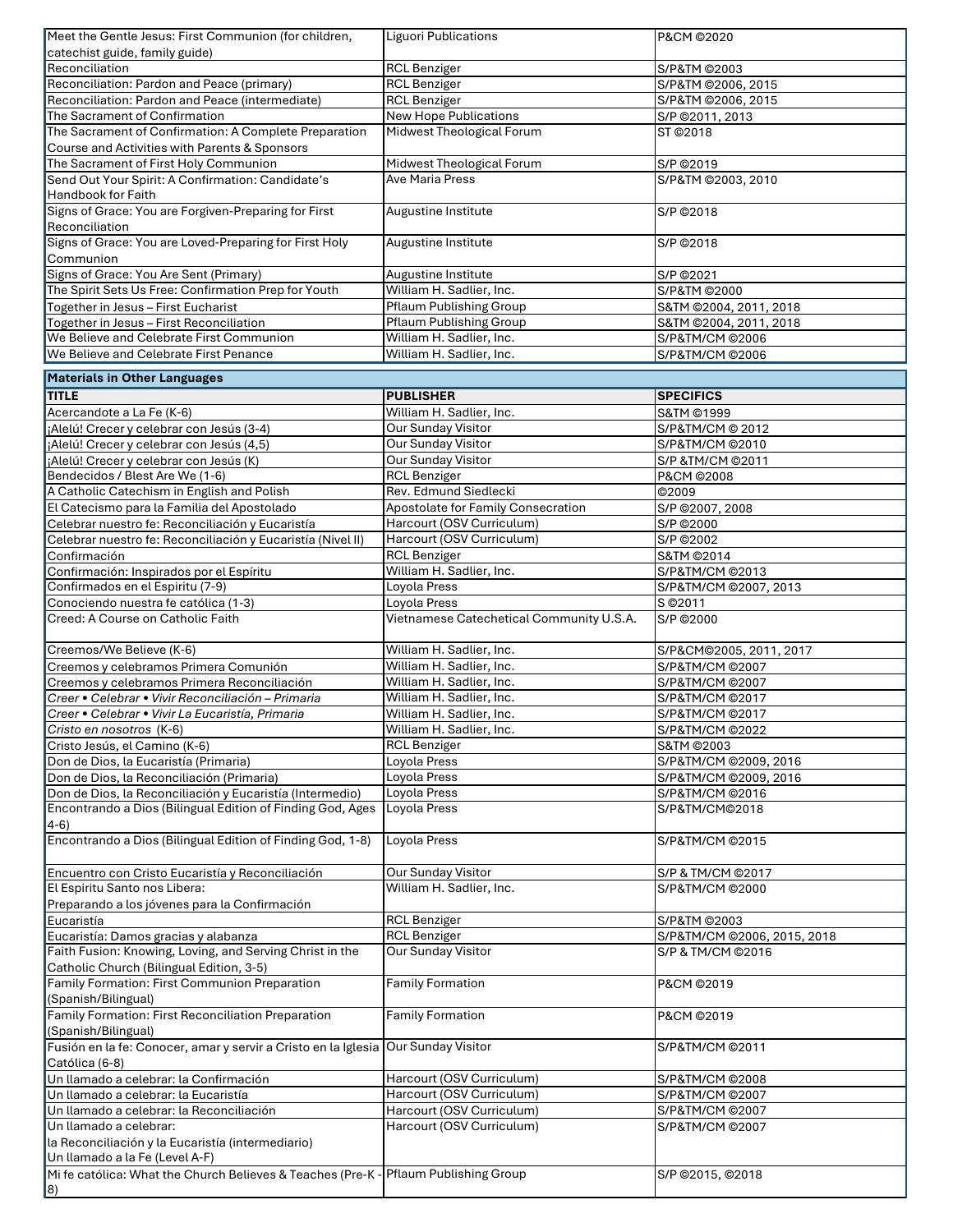| Nuestra fe católica (4-6)                                                                                                                                                                                                                                                    | William H. Sadlier, Inc.                 | S/P ©2009                    |  |
|------------------------------------------------------------------------------------------------------------------------------------------------------------------------------------------------------------------------------------------------------------------------------|------------------------------------------|------------------------------|--|
| Nuestra fe católica Guía                                                                                                                                                                                                                                                     | William H. Sadlier, Inc.                 | TM/CM @2009                  |  |
| Nuestra Identidad Católica (1-8)                                                                                                                                                                                                                                             | <b>RCL Benziger</b>                      | S ©1998                      |  |
| Primera Reconciliación                                                                                                                                                                                                                                                       | William H. Sadlier, Inc.                 | S/P&TM @2000                 |  |
| Primera Comunión                                                                                                                                                                                                                                                             | William H. Sadlier, Inc.                 | S/P&TM @2000                 |  |
| Reconciliación                                                                                                                                                                                                                                                               | <b>RCL Benziger</b>                      | S/P&TM @2003                 |  |
| Reconciliación: Perdon y Paz                                                                                                                                                                                                                                                 | <b>RCL Benziger</b>                      | S/P&TM/CM @2006, 2015        |  |
| Reconciliación Perdón y Paz Bilingüe Intermedia                                                                                                                                                                                                                              | <b>RCL Benziger</b>                      | S/P&TM/CM @ 2017             |  |
| Relatos del amor de Dios Kindergarten                                                                                                                                                                                                                                        | <b>RCL Benziger</b>                      | S/P & TM @2012               |  |
| Sean Mis Discípulos, 1-6 (Be My Disciples Bilingual Edition)                                                                                                                                                                                                                 | <b>RCL Benziger</b>                      | P&CM ©2014                   |  |
| Sean Mis Discípulos: Cristo en el Nuevo Testamento,<br>Jr. High (Bilingual Edition)                                                                                                                                                                                          | <b>RCL Benziger</b>                      | P&CM © 2015                  |  |
| Sean Mis Discípulos: Cristo en la Liturgia, Jr. High<br>(Bilingual)                                                                                                                                                                                                          | <b>RCL Benziger</b>                      | P&CM © 2014                  |  |
| Sean Mis Discípulos: Cristo Revela el Misterio de Dios,<br>Jr. High (Bilingual Edition)                                                                                                                                                                                      | <b>RCL Benziger</b>                      | P&CM © 2015                  |  |
| Sean Mis Discípulos: Vida en Cristo Jesus, Jr. High<br>(Bilingual)                                                                                                                                                                                                           | <b>RCL Benziger</b>                      | P&CM © 2014                  |  |
| The Spirit Sets Us Free: Confirmation Prep for Youth                                                                                                                                                                                                                         | Vietnamese Catechetical Community U.S.A. | S/P ©2001                    |  |
| Una sola fe un solo Señor (7-8)                                                                                                                                                                                                                                              | William H. Sadlier, Inc.                 | S/P&TM/CM @2003, 2009        |  |
| Ungidos con el Espíritu                                                                                                                                                                                                                                                      | Pflaum Publishing Group                  | S/P&TM/CM @2021              |  |
| Unidos en Jesús Primera Eucaristía                                                                                                                                                                                                                                           | Pflaum Publishing Group                  | S/P&TM @2004, 2011, 2018     |  |
| Unidos en Jesús Primera Reconciliación                                                                                                                                                                                                                                       | Pflaum Publishing Group                  | S/P&TM @2004, 2012, 2018     |  |
| Vivimos nuestra fe, como discipulos de Jesús                                                                                                                                                                                                                                 | William H. Sadlier, Inc.                 | S @2010                      |  |
| Vivimos nuestra fe, Inspirados por el Espíritu                                                                                                                                                                                                                               | William H. Sadlier, Inc.                 | S @ 2011                     |  |
| Vivos en Cristo (A-F)                                                                                                                                                                                                                                                        | Our Sunday Visitor                       | S/P&CM @ 2015                |  |
| <b>Supplemental Materials</b><br>[In order to be eligible for conformity review, as of January 2016, all supplemental materials must cross reference a specific basal text/series already<br>granted a declaration of conformity with the Catechism of the Catholic Church.] |                                          |                              |  |
| <b>TITLE</b>                                                                                                                                                                                                                                                                 | <b>PUBLISHER</b>                         | <b>SPECIFICS</b>             |  |
| Be My Disciples: Our Catholic Heritage                                                                                                                                                                                                                                       | <b>RCL Benziger</b>                      | P&CM © 2013                  |  |
| Benziger Family Life (K-8)                                                                                                                                                                                                                                                   | <b>RCL Benziger</b>                      | S @2001 (4th edition)        |  |
| Catholic Vision of Love (5-8)                                                                                                                                                                                                                                                | Our Sunday Visitor                       | S&TM @1996 (revised edition) |  |
| Great People of the Bible (5-7)                                                                                                                                                                                                                                              | Saint Mary's Press                       | S @2010                      |  |
| Growing in Love (K-8)                                                                                                                                                                                                                                                        | Harcourt (OSV Curriculum)                | S © 2001                     |  |
| <b>Family Life Series</b>                                                                                                                                                                                                                                                    | <b>RCL Benziger</b>                      | S/TM @2011                   |  |
| Heritage Bowl My Beliefs Workbook (6-8)                                                                                                                                                                                                                                      | You Turns                                | S/P & TM/CM @2004            |  |
| My Personal Power Trip A & B (7-12)                                                                                                                                                                                                                                          | You Turns                                | S/P & TM/CM @2004            |  |
| New Corinthians Curriculum (K-8)                                                                                                                                                                                                                                             | Foundation for the Family                | TM and Parent Guide ©1996    |  |

Leaflet Missal Company

S&TM ©1996

Project Genesis (K-8)